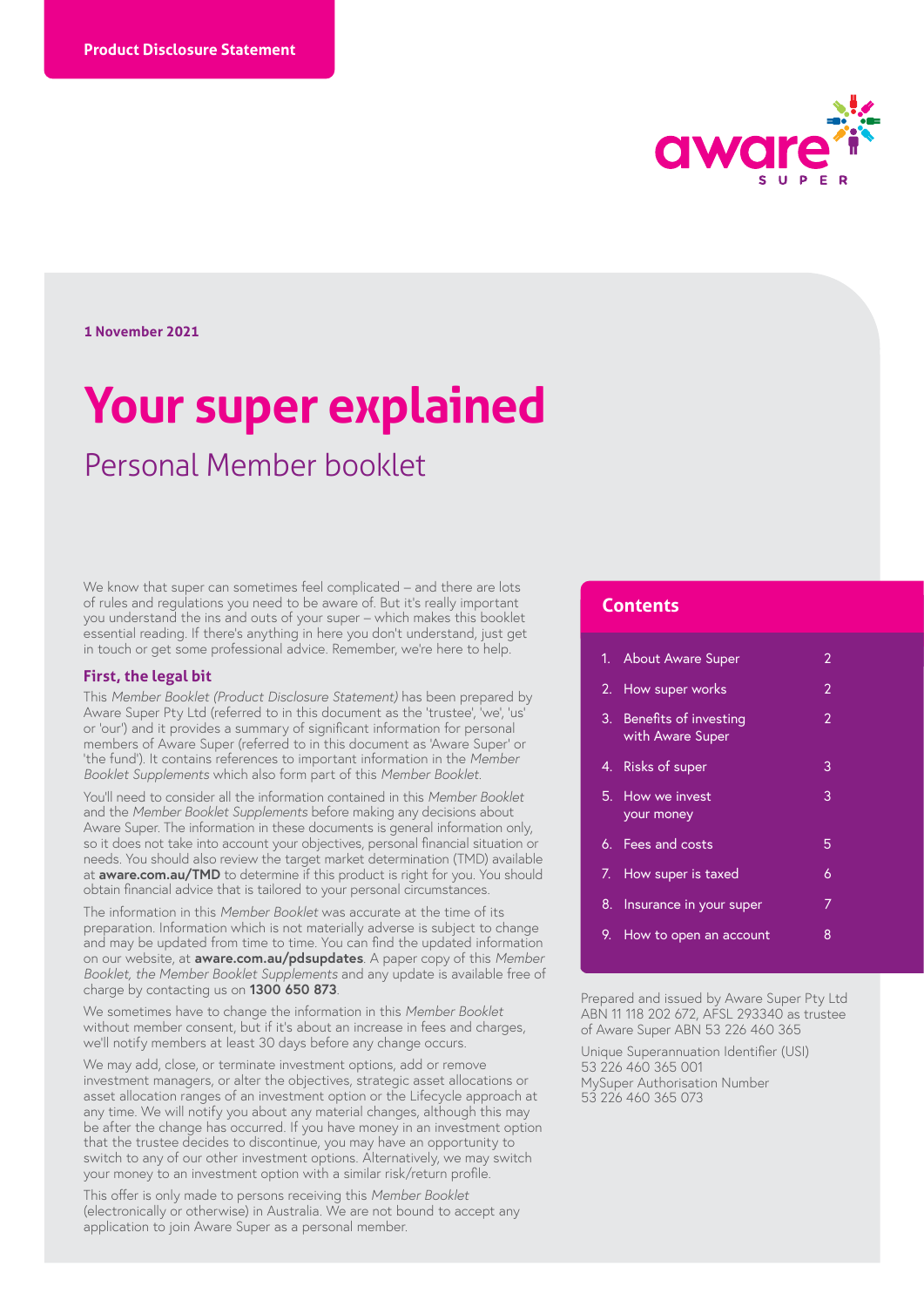# **1 About Aware Super**

We've been putting our members first as First State Super since 1992 and became Aware Super in September 2020. We're now one of Australia's largest industry funds and we're continuing to grow, providing superannuation, insurance, advice and retirement solutions to those who teach, nurse, care, respond and help others in our communities. We've made a commitment to our members: to do well for them by doing good for all.

You have a choice of 12 investment options. If you don't make a choice, your super will be invested in our MySuper Lifecycle approach. MySuper was introduced by the government to give members who don't choose their own fund access to a simple, lowcost super option.

Our latest MySuper product dashboards are available on our website at **[aware.com.au/dashboards](https://aware.com.au/member/investments-and-performance/investment-options/product-dashboards)**.

Important information about the fund and the trustee, including trustee and executive remuneration, is available on our website at **[aware.com.au/policies](http://aware.com.au/policies)**.

# **2 How super works**

# **Super is compulsory retirement savings**

So you're better placed to enjoy retirement, the federal government wants Australians to save for their retirement through super rather than rely solely on the age pension. That's one of the reasons why the Government has provided tax incentives to encourage people to contribute to superannuation. **See Section 7 – How super is taxed**.

For most people, superannuation is compulsory. Generally, employers are required to make superannuation guarantee (SG) contributions on behalf of employees earning \$450 or more (before-tax) per month – but some awards and enterprise agreements have different requirements.

# **Choosing a super fund**

Most employees can choose the superannuation fund into which their compulsory employer contributions will be paid. This *Member Booklet* highlights the key features of Aware Super so you can easily compare it with other super funds and make sure it's right for you.

# **Accessing your super**

There are limits on when you can access your super. Generally, you can access your super when you reach what's called your preservation age (between 55 and 60 depending on your date of birth) and permanently retire. You can draw income from your super account as a transition to retirement income stream once you reach your preservation age, and in some circumstances, such as severe financial hardship, you might be allowed early access to your super.

# **Combining your super**

If you have super with more than one fund, you'll probably be paying fees to each fund. If you have super with other funds, it's worth thinking about transferring it over to Aware Super (just check that you won't lose insurance cover and will be able to get the equivalent type of cover with us). You should also think about where future employer contributions may be paid. You can look for lost super and combine multiple accounts using the **search and combine** tool on our website at **[aware.com.au/combine](http://aware.com.au/combine).**

# **Learning about your super account**

Your super is in an accumulation account. That means contributions and rollovers are added to your account, while withdrawals, insurance premiums, fees (except for investment fees) and taxes are deducted from your account.

# **Contributing to your account**

In addition to the SG contributions from your employer, there are other types of contributions that can be made to your super to help it grow. The types of contributions available to you depend on your age and employment status.

There are also limits on contributions, such as how much can be contributed to your super each financial year without incurring additional tax. See the *Member Booklet Supplement: How super works* for more information. The main types of super contributions are shown in **Table 1**.

### **Table 1: Contribution types**

| Concessional (before-tax) contributions |  |
|-----------------------------------------|--|
|-----------------------------------------|--|

Employer SG, award and employer voluntary contributions Salary sacrifice

Personal deductible contributions

**Non-concessional (after-tax) contributions**

Personal contributions Spouse contributions

**Other contributions**

Government co-contribution

Low-income superannuation tax offset

Spouse contribution splitting

You should read the important information about how super works, tax savings, contributions and preservation rules before making a decision. Go to the fund's website at **[aware.com.au/pds](http://aware.com.au/pds)**  and read the *Member Booklet Supplement: How super works*. The material relating to how super works, tax savings, contributions and preservation rules may change between the time when you read this Statement and the day when you acquire the product.

# **3 Benefits of investing with Aware Super**

A super fund with a history of delivering stronger longterm returns<sup>1</sup>, with a range of investment options to choose from.



Helping you retire with more – our default MySuper Lifecycle investment approach adjusts your investments to match your age.



A multi-award winning mobile app<sup>2</sup> where you can manage your super 24/7.



Highly secure access to our website member portal and mobile app.



Simple advice at no additional cost from our superannuation advisers<sup>3</sup>.

Access to educational webinars covering a range **BC** of super and financial topics.

- 1 Returns for the investment options that form part of our MySuper Lifecyle approach (High Growth, Growth and Balanced Growth) were in the top 10 of their respective categories over 3, 5, 7 and 10 year periods, as published in the SuperRatings Fund Crediting Rate Survey for 30 June 2021 (High Growth: SR25 High Growth (91-100) Index, Growth: SR50 Balanced (60-76) Index, Balanced Growth: SR25 Conservative Balanced (41-59) Index). Past performance is not a reliable indicator of future performance.
- <sup>2</sup> The Aware Super app was awarded Gold at the 2019, 2020 and 2021 Sydney Design Awards.
- <sup>3</sup> Your membership includes access to simple advice about your super. Fees are payable for comprehensive advice, including about your financial situation outside super.

You should read the important information about the benefits of investing with Aware Super before making a decision. Go to the fund's website at **[aware.com.au/pds](http://aware.com.au/pds)** and read the *Member Booklet Supplement: About Aware Super Personal* and *Nominating beneficiaries.* The material relating to the benefits of investing with Aware Super may change between the time when you read this Statement and the day when you acquire the product.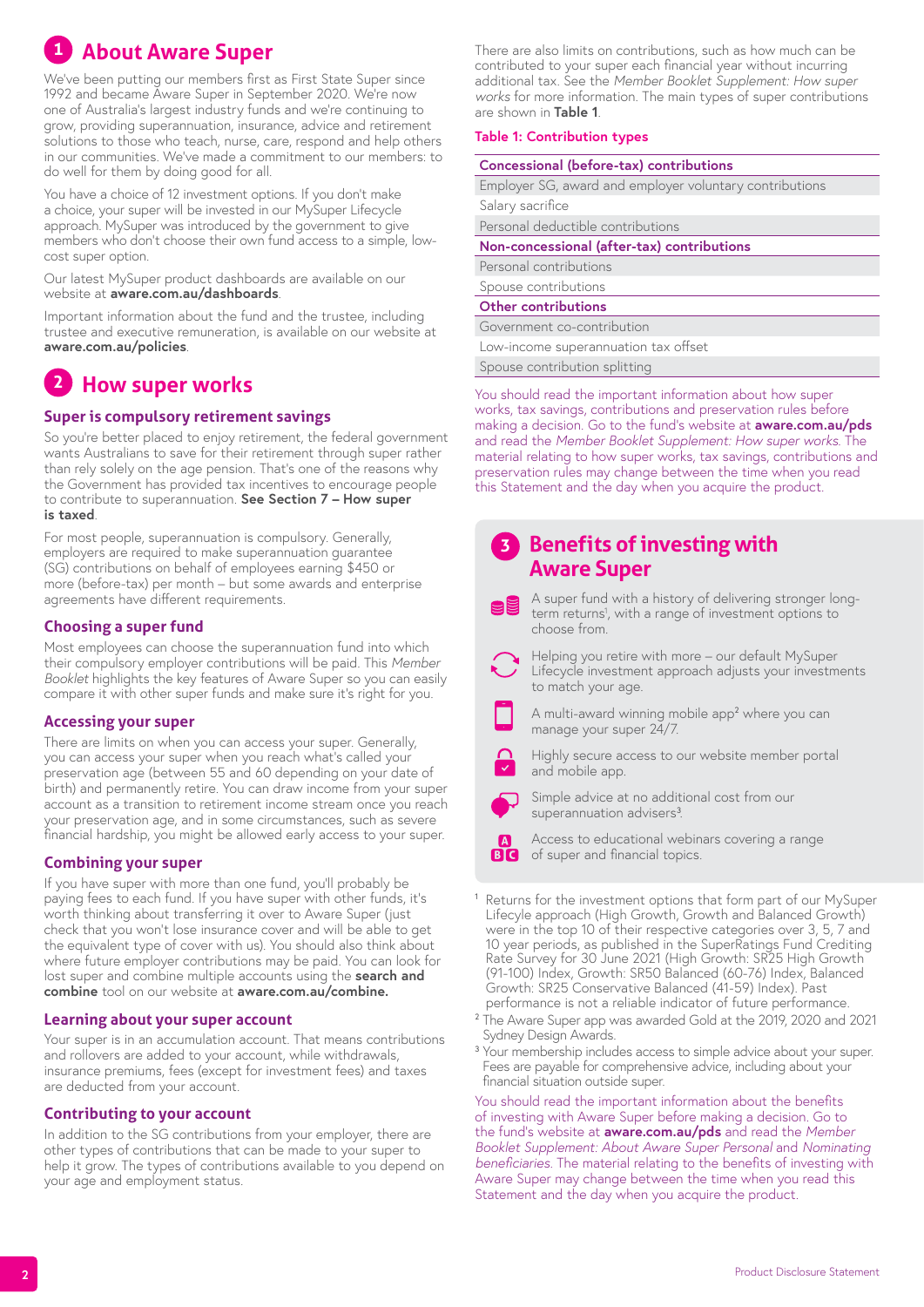# **4 Risks of super**

#### **What are the investment risks?**

All investments carry some risk. The key short-term risk is markets rising and falling and the impact this can have on your account balance. The two main risks over the long term are that your savings (including contributions and returns) are not enough to provide adequately for your whole retirement, or don't keep up with the rising cost of living over time.

Your super will be invested in what's called 'asset classes' – things like shares, fixed income, property and cash – and each of these can rise or fall in value. The potential size and frequency of these rises and falls is what's called a 'risk profile'. In general, investments that are volatile over short periods of time such as Australian and international shares, grow more over longer periods. This means that assets with the highest long-term returns may also carry the highest level of short-term risk. On the other hand, investments like cash and fixed income tend to provide more stable, but lower returns, and so might not generate the returns you need to reach your retirement goals. This is often called the risk/return trade off and is important to keep in mind when choosing an investment option.

Different options may carry different levels of risk, depending on the assets that make up the option. When choosing an investment option, you should think about the level of investment risk that is right for you. Things to consider include your age, investment timeframe, where other parts of your wealth are invested, and your attitude to risk. A professional financial planner can help you choose the most suitable investment option if you're unsure.

Your investment is not guaranteed, and you may lose some of the money you have invested due to investment losses. The value of your investments and the level of returns will vary, and while past performance shows how an investment has performed in the past, future returns may differ.

#### **Other risks**

Changes to laws and regulations can affect the value of your super, when and how you can add to or access your super, or how we manage your super – but we'll always let you know about any material changes.

The fund is also exposed to operational risks such as unit pricing errors, systems failures and fraud. However, the trustee maintains an administration reserve to provide funding for any material losses arising from these types of events.

Fees, charges or insurance premiums may increase, or we may discontinue or significantly change an investment option you are invested in. We'll give you at least 30 days' written notice before an increase in fees takes effect. This notice period does not apply to Investment fees, other than the Trustee charge, as Investment fees may vary from year-to-year and cannot be known precisely in advance. For more information on fees and costs, take a look at the *Member Booklet Supplement: Fees and other costs* or our website at **[aware.com.au/fees](http://aware.com.au/fees)**.

You should read the important information about the risks of investing in super before making any decision. Go to the fund's website at **[aware.com.au/pds](http://aware.com.au/pds)** and read the *Member Booklet Supplement: Investments*. The material relating to the risks of investing in super may change between the time when you read this Statement and the day when you acquire the product.

# **5 How we invest your money**

#### **MySuper Lifecycle**

If you don't make a choice, your super will be invested in our MySuper Lifecycle approach, which consists of three key phases: **Grow**, **Manage** and **Enjoy**. MySuper Lifecycle automatically adjusts your investment mix as you get older, helping you strike a balance between risk and return that's best suited to your age.

**If you were born before 10 June 1961**, because you may be nearing retirement, you will be allocated to the Enjoy phase and your super balance and future contributions will be invested in the Balanced Growth investment option. **If you were born on or after 10 June**  1961, all of the relevant MySuper Lifecycle phases will apply to you.

Our MySuper Lifecycle approach invests in three of our diversified investment options: High Growth, Growth and Balanced Growth **(Table 2)**. Your investment allocation to each option will depend on your age. Up until age 55, you'll be invested in the High Growth option. When you reach age 56, we'll begin making a series of annual adjustments, gradually transitioning your investments from High Growth into the Growth and Balanced Growth options as per the below diagram. This is done by rebalancing your account each year on your birthday (or the following business day if your birthday falls on a non-business day) and a corresponding change to how your contributions are invested.



### **How we adjust your MySuper Lifecycle investments**

Our MySuper Lifecycle approach means your investments gradually shift from mostly growth-focussed assets to a more balanced mix of growth and defensive assets. For further information on each investment option please see Table 2.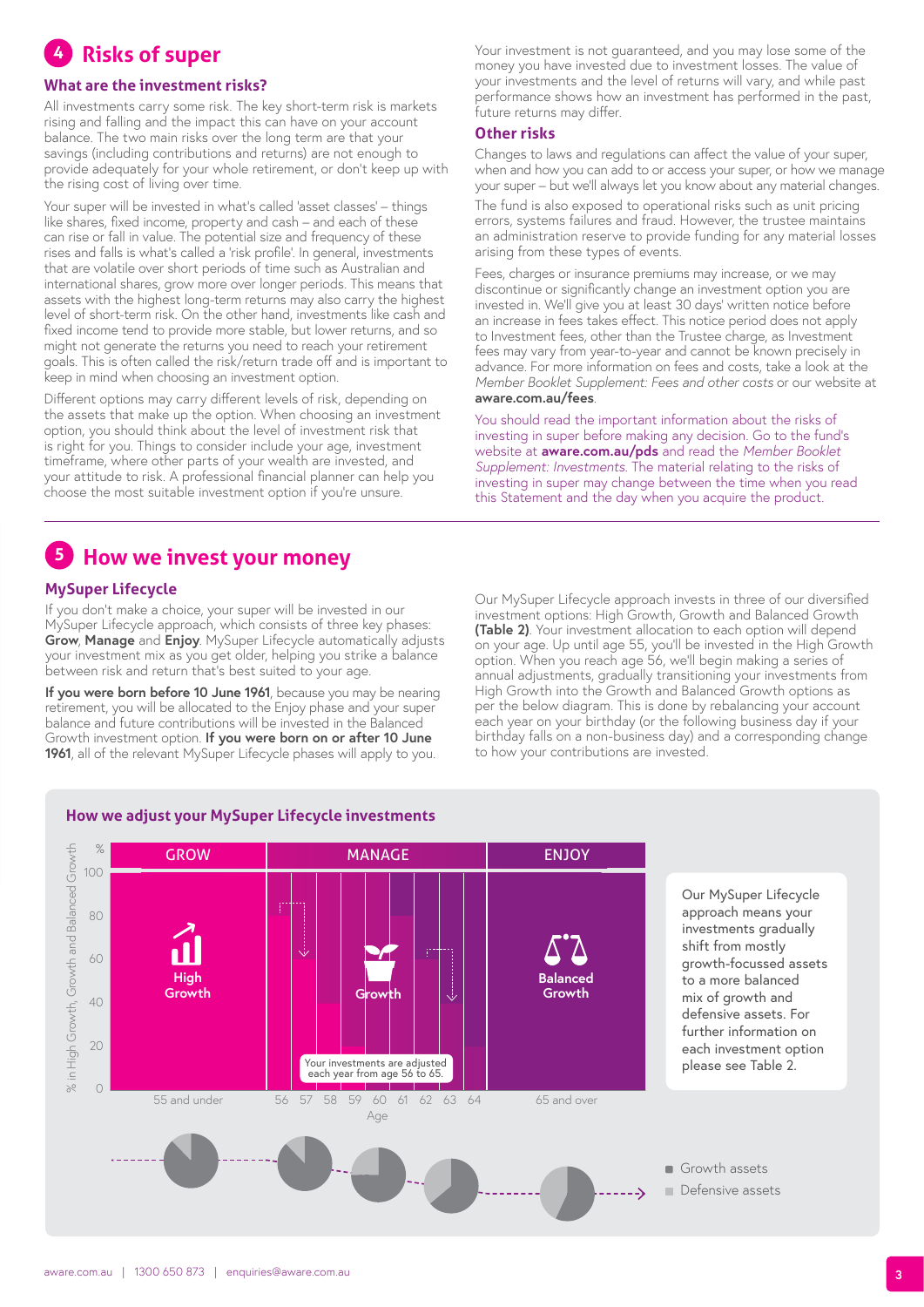### **Your super. Your choice.**

If you want to custom build your investment strategy, we offer you a choice of 12 investment options, including five diversified options and seven single asset class options. You can choose to invest in one option or a combination and can switch your money to another investment option at any time for free.

When choosing how to invest your super, you should consider the likely investment return, the risk and your investment timeframe. You should read the important information about how we invest your money and how you can switch your investment option before making a decision. Go to the fund's website at **[aware.com.au/pds](http://aware.com.au/pds)** and read the *Member Booklet Supplement: Investments*. The material relating to how we invest your money and how you can switch your investment option may change between the time when you read this Statement and the day when you acquire the product.

#### **Diversified investment options**

These options invest your super across different asset classes, investment styles, and managers. The percentage allocated to each asset class varies, which means each diversified investment option has a different risk/return profile.

The diversified options are: • High Growth • Growth • Diversified Socially Responsible Investment (SRI) • Balanced Growth • Conservative Growth.

Each diversified option has a target asset allocation, known as the strategic asset allocation, as well as asset allocation ranges,

#### **Table 2: MySuper Lifecycle approach**

which are the minimum and maximum amounts we can invest in each asset class. The asset allocation targets and ranges, as at the date of this PDS, are shown in the investment option tables in the *Member Booklet Supplement: Investments*.

#### **Single asset class investment options**

These options are invested in one asset class only, so you can have a greater degree of control over your investment mix. However, keep in mind that some asset classes are not available as a single asset class option (infrastructure and private equity, for example), which means your account won't have the same level of diversification as our diversified investment options.

The single asset class options are:

- Australian Equities
- Property
- Australian Equities Socially Responsible Investment (SRI) • International Equities
- Australian Fixed Interest • International Fixed Interest
- Cash.
	-

#### **Socially Responsible Investment (SRI) options**

We have two socially responsible investment (SRI) options, (Diversified SRI and Australian Equities SRI) which are designed for members wanting to avoid particular industries that don't align with their values. A key feature of these options is that they exclude investments considered to have a highly adverse environmental or social impact. In addition, the Diversified SRI option, which invests across a range of asset classes, seeks to invest in unlisted investments, such as property and infrastructure assets, that have a positive impact on the environment and community. For more information refer to the *Member Booklet Supplement: Investments*.

|                                                                                                                                                                                                                                                                                                      | <b>High Growth</b>                                                                                                                                                                           |                                                                                                                                                                                        | Growth                                                                                                                                                            |                                                                                                                                                                                        | <b>Balanced Growth</b>                                                                      |                                                                                                                                                                                                                |
|------------------------------------------------------------------------------------------------------------------------------------------------------------------------------------------------------------------------------------------------------------------------------------------------------|----------------------------------------------------------------------------------------------------------------------------------------------------------------------------------------------|----------------------------------------------------------------------------------------------------------------------------------------------------------------------------------------|-------------------------------------------------------------------------------------------------------------------------------------------------------------------|----------------------------------------------------------------------------------------------------------------------------------------------------------------------------------------|---------------------------------------------------------------------------------------------|----------------------------------------------------------------------------------------------------------------------------------------------------------------------------------------------------------------|
| Summary                                                                                                                                                                                                                                                                                              | Invests in a range of Australian and<br>overseas investments with a strong<br>bias towards capital growth via a<br>large allocation to growth assets<br>such as equities and private equity. |                                                                                                                                                                                        | Invests in a wide range of<br>Australian and overseas<br>investments with a bias<br>towards capital growth.                                                       |                                                                                                                                                                                        | Invests in a diversified portfolio of                                                       | defensive and growth assets with a<br>slight bias towards growth assets.                                                                                                                                       |
| Investment objective <sup>1</sup>                                                                                                                                                                                                                                                                    | CPI + 4.00% p.a. over rolling<br>10-year periods after taking into<br>account fees, costs and tax.                                                                                           |                                                                                                                                                                                        | CPI + 3.75% p.a. over rolling<br>10-year periods after taking into<br>account fees, costs and tax.                                                                |                                                                                                                                                                                        | periods after taking into account<br>fees, costs and tax.                                   | CPI + 3.00% p.a. over rolling 10-year                                                                                                                                                                          |
| Growth/defensive allocation <sup>2</sup>                                                                                                                                                                                                                                                             | <b>Target</b>                                                                                                                                                                                | Range                                                                                                                                                                                  | <b>Target</b>                                                                                                                                                     | Range                                                                                                                                                                                  | <b>Target</b>                                                                               | Range                                                                                                                                                                                                          |
| Growth assets<br>Defensive assets                                                                                                                                                                                                                                                                    | 88%<br>12%                                                                                                                                                                                   | $68\% - 100\%$<br>$0\% - 32\%$                                                                                                                                                         | 75%<br>25%                                                                                                                                                        | $55\% - 95\%$<br>$5\% - 45\%$                                                                                                                                                          | 57%<br>43%                                                                                  | $37\% - 77\%$<br>$23\% - 63\%$                                                                                                                                                                                 |
| Strategic asset allocation <sup>2</sup><br>Australian equities<br>International equities<br>Private equity<br>Infrastructure & real assets<br>Property<br>Liquid alternatives (Growth)<br>Liquid alternatives (Defensive)<br>Credit income<br>Fixed income<br>Cash<br>Currency exposure <sup>3</sup> | <b>Target</b><br>25.5%<br>42%<br>8%<br>9%<br>7%<br>1%<br>0%<br>3%<br>0%<br>4.5%<br>27%                                                                                                       | Range<br>$15\% - 36\%$<br>$32\% - 52\%$<br>$0\% - 28\%$<br>$0\% - 29\%$<br>$0\% - 27\%$<br>$0\% - 21\%$<br>$0\% - 0\%$<br>$0\% - 23\%$<br>$0\% - 10\%$<br>$1\% - 15\%$<br>$0\% - 52\%$ | <b>Target</b><br>21.5%<br>35%<br>6%<br>9%<br>7%<br>$1\%$<br>0%<br>5%<br>10%<br>5.5%<br>22%                                                                        | Range<br>$11\% - 32\%$<br>$25\% - 45\%$<br>$0\% - 26\%$<br>$0\% - 29\%$<br>$0\% - 27\%$<br>$0\% - 21\%$<br>$0\% - 0\%$<br>$0\% - 25\%$<br>$0\% - 25\%$<br>$1\% - 45\%$<br>$0\% - 45\%$ | <b>Target</b><br>15%<br>24.5%<br>5%<br>8%<br>8%<br>$1\%$<br>0%<br>7%<br>17%<br>14.5%<br>16% | Range<br>$5\% - 25\%$<br>$14\% - 35\%$<br>$0\% - 25\%$<br>$0\% - 28\%$<br>$0\% - 28\%$<br>$0\% - 21\%$<br>$0\% - 20\%$<br>$0\% - 27\%$<br>$0\% - 35\%$<br>$1\% - 60\%$<br>$0\% - 35\%$                         |
| Minimum suggested<br>investment timeframe                                                                                                                                                                                                                                                            | Long term (10 years)                                                                                                                                                                         |                                                                                                                                                                                        | Medium to long term (7 years)                                                                                                                                     |                                                                                                                                                                                        | Medium term (5 years)                                                                       |                                                                                                                                                                                                                |
| Standard Risk Measure <sup>4</sup>                                                                                                                                                                                                                                                                   | $6 - High$                                                                                                                                                                                   |                                                                                                                                                                                        | $6 - High$                                                                                                                                                        |                                                                                                                                                                                        | 4 - Medium                                                                                  |                                                                                                                                                                                                                |
| Estimated number of<br>negative annual returns<br>over any 20 year period <sup>4</sup>                                                                                                                                                                                                               | 4 to less than 6                                                                                                                                                                             |                                                                                                                                                                                        | 4 to less than 6                                                                                                                                                  |                                                                                                                                                                                        | 2 to less than 3                                                                            |                                                                                                                                                                                                                |
| Who might invest in<br>this option?                                                                                                                                                                                                                                                                  | This option may suit investors who<br>can accept significant fluctuations<br>in returns, including years of<br>negative returns, in order to<br>maximise their long-term returns.            |                                                                                                                                                                                        | This option may suit investors<br>who can accept fluctuations<br>in returns, including years of<br>negative returns, but are seeking<br>strong long-term returns. |                                                                                                                                                                                        | the delivery of long-term returns.                                                          | This option may suit investors who can<br>accept fluctuations in returns, including<br>some years of negative returns, but are<br>seeking to moderate the level of risk<br>through a more balanced approach to |

<sup>1</sup> The investment objectives do not constitute a forecast or guarantee of future performance or the future rates of return of the investment option.

 $^2$  We may vary the asset allocation for an investment option from time to time. Refer to our website for the latest asset allocations.

<sup>3</sup> These currency exposure targets and ranges refer to the proportion of assets that are subject to foreign exchange rate movements.

<sup>4</sup> For more information on the methodology used to determine risk measures and the estimated number of annual negative returns, refer to the 'Standard Risk Measures' section in the *Member Booklet Supplement: Investments* or our website at **[aware.com.au/investmentandrisk](http://aware.com.au/investmentandrisk)**.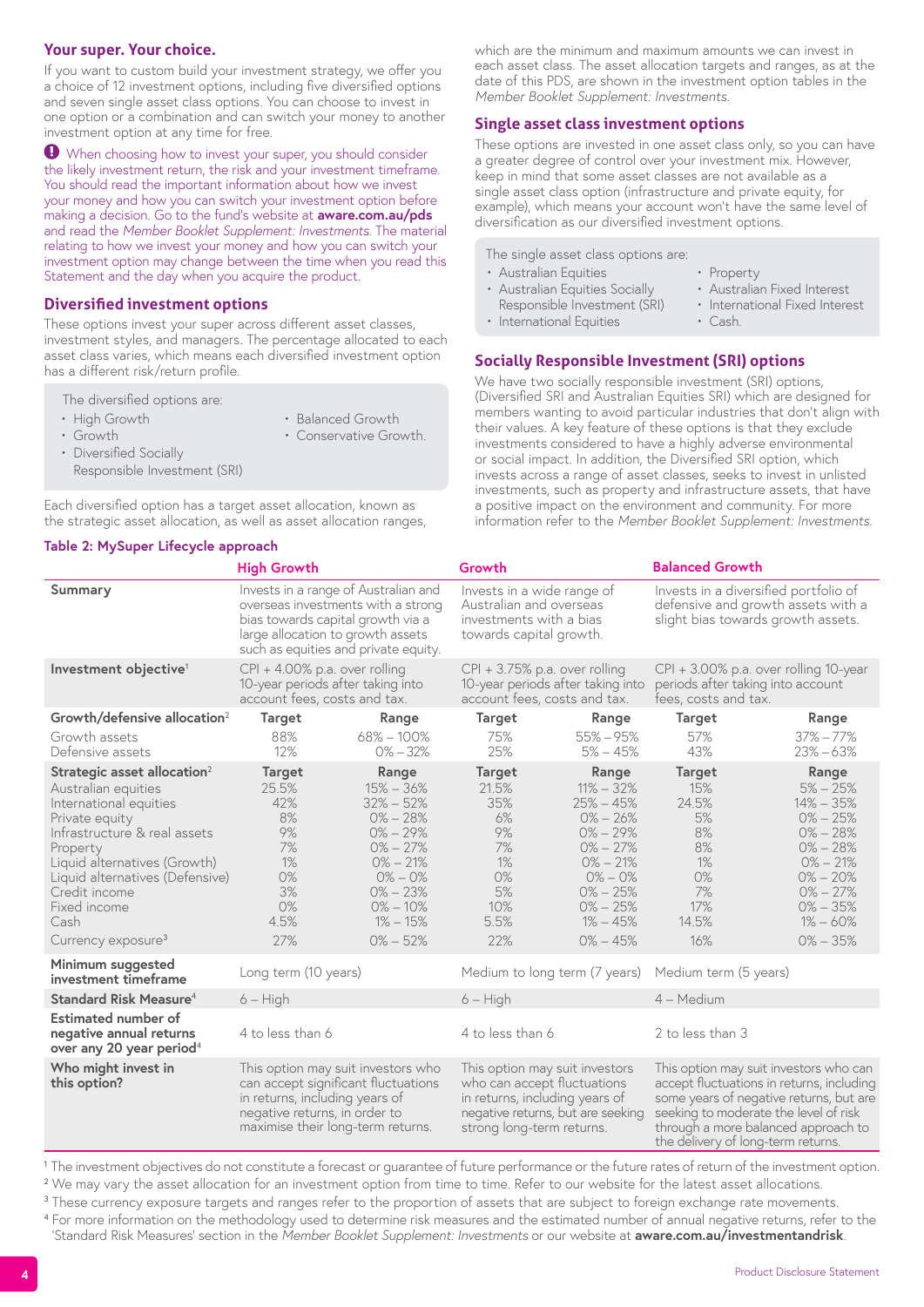# **6 Fees and costs**

#### **Did you know?**

Small differences in both investment performance and fees and costs can have a substantial impact on your long term returns. For example, total annual fees and costs of 2% of your account balance rather than 1% could reduce your final return by up to 20% over a 30-year period (for example, reduce it from \$100,000 to \$80,000).

You should consider whether features such as superior investment performance or the provision of better member services justify higher fees and costs.

**Table 3** summarises the fund's fees and costs that may be charged to members for each account held in the fund. These fees and other costs may be deducted from your account, from the returns on your investment, or from the assets of the superannuation entity as a whole. Other fees, such as activity fees, advice fees for personal advice and insurance fees, may also be charged, but these will depend on the nature of the activity, advice or insurance chosen by you. This information can be used to compare costs between different superannuation products. We may vary our fees or introduce

#### **Table 3: Fees and costs (Personal)**

You or your employer, as applicable, may be able to negotiate to pay lower fees. Ask the fund or your financial adviser.

#### **To find out more**

If you would like to find out more, or see the impact of the fees based on your own circumstances, the **Australian Securities and Investments Commission (ASIC)** website (**[www.moneysmart.gov.au](http://www.moneysmart.gov.au)**) has a superannuation calculator to help you check out different fee options.

new fees at our discretion at any time without your consent. If we increase our fees or introduce new fees, we will let you know at least 30 days before the change occurs. This notice period does not apply to Investment fees, other than the Trustee charge, as Investment fees may vary from year-to-year and cannot be known precisely in advance. Definitions of the fees and costs can be found in the *Member Booklet Supplement: Fees and other costs* and on our website at **[aware.com.au/fees](http://aware.com.au/fees)**. Aware Super does not pay any commissions

#### **Type of fee <b>Amount Amount How and when paid**

to financial advisers.

| Investment fee <sup>1,2</sup>                                                                                 | MySuper Lifecycle approach:<br>High Growth option: 1.09% per year<br>Growth option: 0.96% per year<br>Balanced Growth option: 0.87% per year<br>The investment fee for the other options<br>varies according to which option you select.                                                                       | Deducted from the assets of the option, or the assets of<br>underlying investment vehicles, before the unit price is<br>determined                                                                                                                                                                                                                                                                                              |
|---------------------------------------------------------------------------------------------------------------|----------------------------------------------------------------------------------------------------------------------------------------------------------------------------------------------------------------------------------------------------------------------------------------------------------------|---------------------------------------------------------------------------------------------------------------------------------------------------------------------------------------------------------------------------------------------------------------------------------------------------------------------------------------------------------------------------------------------------------------------------------|
| Administration fee <sup>2</sup>                                                                               | \$52 per year (\$4.33 per month) plus an<br>asset-based administration fee of 0.15%<br>per year (\$75 per \$50,000). The asset-<br>based administration fee is capped at<br>\$750 per year (\$62.50 per month).                                                                                                | Deducted from your account at the end of each month, or on<br>exit. Fees for part of a month are calculated based on the number<br>of days you were in the fund. The dollar-based administration<br>fee is charged from the date you join the fund, whilst the asset-<br>based administration fee is charged from the month your first<br>contribution or rollover is received.                                                 |
| <b>Buy-sell spread</b>                                                                                        | Nil                                                                                                                                                                                                                                                                                                            | The fund does not charge a buy-sell spread.                                                                                                                                                                                                                                                                                                                                                                                     |
| Switching fee                                                                                                 | Nil                                                                                                                                                                                                                                                                                                            | The fund does not charge a switching fee.                                                                                                                                                                                                                                                                                                                                                                                       |
| Advice fee<br>relating to all members<br>investing in a particular<br>MySuper product or<br>investment option | Nil                                                                                                                                                                                                                                                                                                            | No advice fee is charged for providing general and simple advice<br>limited to your Aware Super account.                                                                                                                                                                                                                                                                                                                        |
| Other fees<br>and costs <sup>3</sup>                                                                          | Comprehensive financial advice                                                                                                                                                                                                                                                                                 | Additional fees may be paid to a financial adviser. These will<br>depend on how complex the advice might be.                                                                                                                                                                                                                                                                                                                    |
|                                                                                                               |                                                                                                                                                                                                                                                                                                                | If you obtain complex financial advice from a planner in our<br>financial planning business, we'll be open and upfront about the<br>fee before you go ahead. If you are issued with a Statement of<br>Advice, it will contain details of the fees, which may be deducted<br>from your account when the advice is received (or you may need<br>to pay the fee directly). See Member Booklet Supplement: Fees<br>and other costs. |
|                                                                                                               | You will pay insurance premiums if you<br>have insurance. In addition, to offset the<br>costs of administering your insurance, for<br>unit-based cover we retain \$1.20 per year<br>per unit of death and total and permanent<br>disablement (TPD) cover, and \$0.60 per<br>year per unit of death only cover. | Deducted from your account at the end of the month or on exit,<br>as part of the insurance premium. Fees for part of a month are<br>calculated daily.                                                                                                                                                                                                                                                                           |
| Indirect cost ratio                                                                                           | Nil                                                                                                                                                                                                                                                                                                            | All indirect costs are included in investment fees.                                                                                                                                                                                                                                                                                                                                                                             |

<sup>1</sup> Investment fees may vary from year to year and cannot be precisely calculated in advance. These amounts are an estimate of the fees and costs of each option for the 12 months to 30 June 2021 and include performance-related costs of 0.58% for High Growth, 0.49% for Growth and 0.44% for Balanced Growth. While past costs are not a reliable indicator of future costs, performance-related costs were higher than average for these investment options in the 2020-21 financial year. The investment fees for all investment options are provided on page 2 of the *Member Booklet Supplement: Fees and other costs*.

<sup>2</sup> If your account balance for a product offered by the superannuation entity is less than \$6,000 at the end of the entity's income year, the total combined amount of administration fees, investment fees and indirect costs charged to you is capped at 3% of the account balance. Any amount charged in excess of that cap must be refunded.

<sup>3</sup>For more information on 'Other fees and costs' (also called 'Activity fees'), see the **Additional explanation of fees and costs** section in the *Member Booklet Supplement: Fees and other costs*.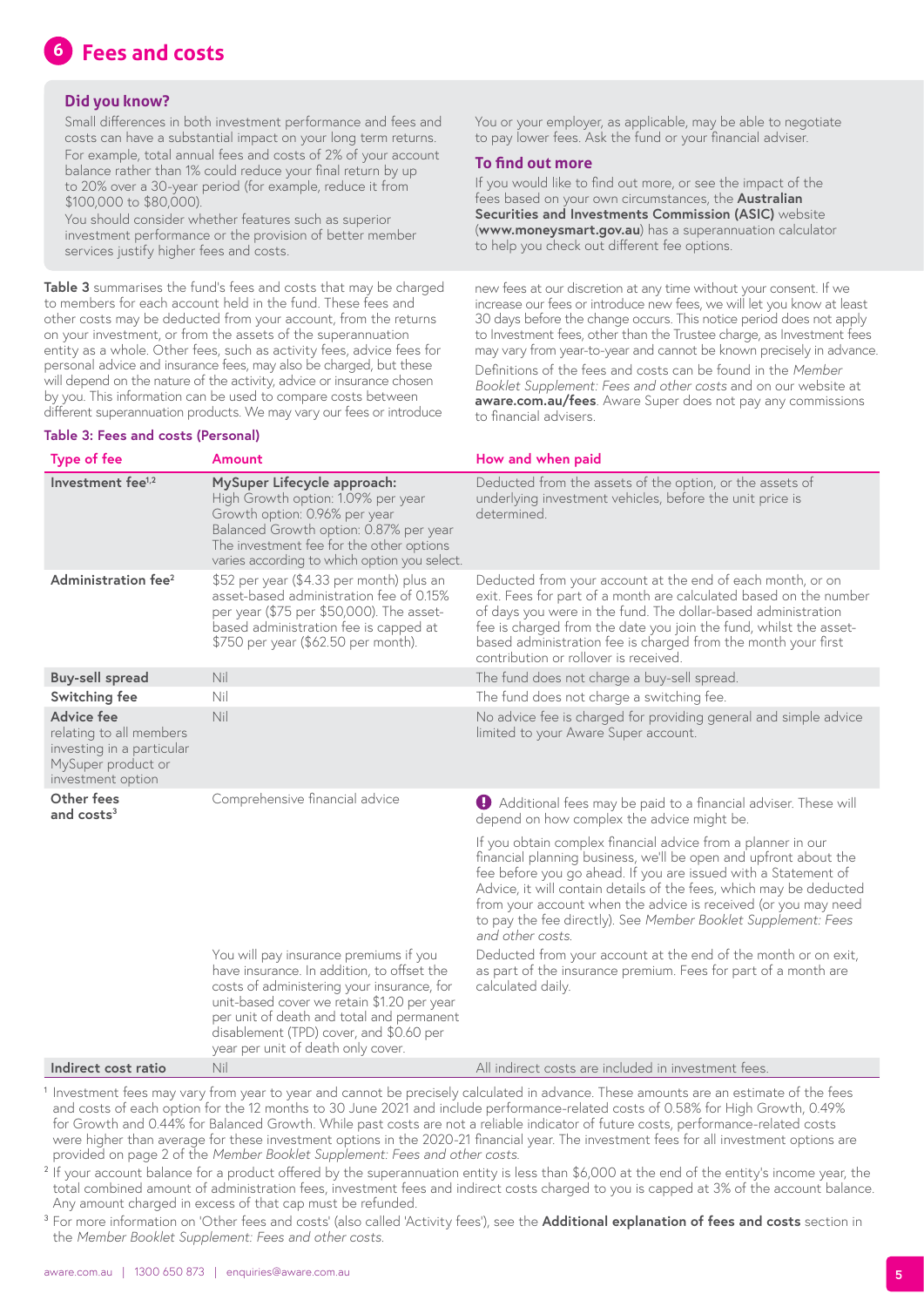### **Example of annual fees and costs**

This table gives an example of how the fees and costs for the MySuper Lifecycle High Growth option for this superannuation product can affect your superannuation investment over a one-year period. You should use this table to compare this superannuation product with other superannuation products.

| Example - MySuper Lifecycle High Growth option        |                                       | <b>Balance of \$50,000</b>                                                                                                                                                                              |  |
|-------------------------------------------------------|---------------------------------------|---------------------------------------------------------------------------------------------------------------------------------------------------------------------------------------------------------|--|
| Investment fees <sup>1</sup>                          | 1.09%                                 | For every \$50,000 you have in the superannuation product you<br>will be charged \$545 each year.                                                                                                       |  |
| Plus<br>Administration fees and costs                 | \$52(\$4.33<br>per month)<br>$+0.15%$ | For every \$50,000 you have in the superannuation product, you<br>will be charged or have deducted from your investment \$75 in<br>administration fees and costs, plus \$52 regardless of your balance. |  |
| Plus<br>Indirect costs for the superannuation product | 0.00%                                 | <b>And,</b> indirect costs of \$0 each year will be deducted from your<br>investment.                                                                                                                   |  |
| <b>EQUALS</b><br>Cost of product <sup>2</sup>         |                                       | If your balance was \$50,000, then for that year you will be<br>charged fees of \$672 for the superannuation product.                                                                                   |  |

1 This amount reflects the Trustee charge and an estimate of other components of Investment fees for the 12 months to 30 June 2021, including performance-related costs of 0.58%. The amount you'll pay in future years will depend on the fees and costs incurred by the trustee in managing the investment option and the Trustee charge where applicable. While past costs are not a reliable indicator of future costs, performance-related costs were higher than average for the High Growth option in the 2020-21 financial year.

2 Additional fees may apply.

If you are invested in the MySuper Lifecycle approach, when you move from the Grow to Manage phase at age 56, your allocation to the High Growth option will decrease which is expected to result in a decrease in your investment fees in percentage terms. This example is illustrative only. What it costs you will depend on the investment option you choose.

ASIC provides a calculator on its MoneySmart website, **[www.moneysmart.gov.au](http://www.moneysmart.gov.au)** that can be used to calculate the effect of fees and costs on account balances.

You should read the important information about fees and costs before making a decision. Go to the fund's website at **[aware.com.au/pds](http://aware.com.au/pds)** and read the *Member Booklet Supplement: Fees and other costs*. The material relating to fees and costs may change between the time when you read this Statement and the day when you acquire the product.

# **7 How super is taxed**

Tax concessions make super a tax-effective way to save for your retirement.

#### **Tax on contributions**

Concessional contributions (before-tax contributions to your super including compulsory employer contributions, salary sacrifice contributions, and personal contributions claimed as a tax deduction), are generally taxed at 15%. A provision for this tax is deducted from your account. Additional tax may be payable under certain circumstances, read the *Member Booklet Supplement: Tax and super* for further information.

 Contributions that exceed the concessional contribution cap for the financial year may be included in your assessable income and taxed at your marginal tax rate (with a non-refundable tax offset of 15%) on top of the 15% contributions tax deducted from your account.

Non-concessional contributions and other contributions to your super, which include spouse contributions, government co-contributions and contributions made from your after-tax salary or from your own savings, are not taxed.

The government has set limits on the amount that may be contributed before and after tax to super in a financial year without additional tax.

Contributions that exceed the annual concessional or non-concessional contribution limits may attract additional tax.

#### **Tax on investment income**

Investment income is generally taxed at 15%, but deductions, tax credits and offsets may reduce the effective tax rate. Tax is deducted from investment income before daily unit prices are determined.

#### **Tax on your super benefits**

Withdrawals from your super account may be taxed if you are aged less than 60 and any applicable tax will be withheld from your benefit payment and paid to the Australian Taxation Office (ATO). Once you turn 60, generally no tax applies to withdrawals, unless you are a temporary resident. Also death benefits may be taxed depending upon components of the benefit and whether the benefit is paid to a dependent or non-dependent for tax purposes.

#### **You may wish to provide your tax file number (TFN).**

It's not compulsory to provide your TFN, but if you don't you may pay additional tax on your contributions and benefits; and some contributions may not be accepted. It will also be more difficult to trace different superannuation accounts in your name. By providing your TFN, you can help ensure that you receive all your super benefits when you retire.

You should read the important information about tax and super before making a decision. Go to the fund's website at **[aware.com.au/pds](http://aware.com.au/pds)** and read the *Member Booklet Supplement: Tax and super*. The material relating to tax and super may change between the time when you read this Statement and the day when you acquire the product.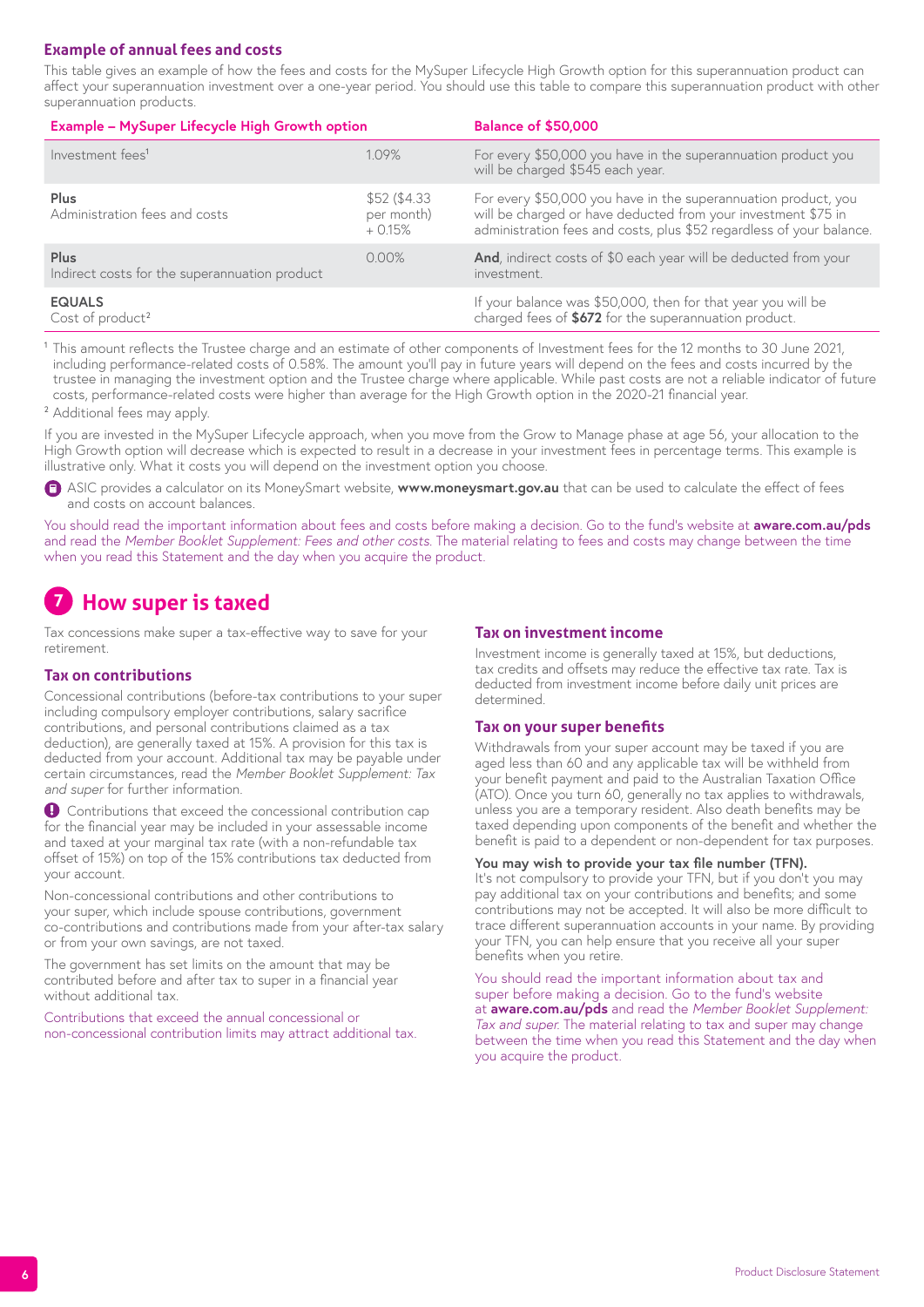# **8 Insurance in your super**

Aware Super provides death cover (including terminal illness cover), death and total and permanent disablement (TPD) cover and income protection cover.

You should read the important information about insurance before making a decision. Go to the fund's website at **[aware.com.au/pds](http://aware.com.au/pds)** and read the *Member Booklet Supplement: Insurance (Personal)*. You should read this information before deciding whether this insurance is appropriate for you. The material relating to insurance may change between the time when you read this Statement and the day when you acquire the product.

#### **Death and total and permanent disablement cover**

As a fund member, if you are aged between 15 and less than 70, you can apply for death and TPD cover or death only cover.

A death, terminal illness or TPD benefit is paid as a lump sum. Certain occupations will not be able to receive certain types of insurance. For more information, please refer to the *Member Booklet Supplement: Insurance (Personal)*. A terminal illness or TPD benefit can only be paid if you meet the applicable definition under the insurance policy, your claim is accepted by the insurer and you must meet a condition of release under superannuation law. Insurance cover stops at age 70 (except terminal illness cover which stops at age 69) and a restricted definition of TPD applies from age 65. Definitions are explained in the **Glossary** section of the *Member Booklet Supplement: Insurance (Personal)*.

You can apply for cover as:

- **unit-based cover**, where your benefit amount depends on your age and occupation insurance category; and/or
- **fixed cover**, where the benefit amount is fixed, regardless of your age.

Insurance cover is provided to Aware Super under an insurance policy issued to the trustee by TAL Life Limited (ABN 70 050 109 450, AFSL 237848).

If your application for cover is accepted by the insurer, you will be given an insurance category based on your occupation. If you are employed in a low-risk clerical or management occupation, you can apply to be in the Basic Plus insurance category.

If you have fixed cover, the cost of your cover will depend on your age and occupation insurance category. If you have unit-based cover, the cost of your cover is fixed but your occupation insurance category will determine the value of your insurance benefit based on your age.

You can apply to the insurer to change your occupation insurance category by completing the *Application to change insurance category rating* form. The form is available on our website and by contacting us.

#### **Amount of cover**

You may elect to apply for any level of cover, up to the maximum amount. The maximum amount of insurance cover is unlimited for death, \$5 million for terminal illness, and \$5 million for TPD cover.

Information in the *Member Booklet Supplement: Insurance (Personal)* about eligibility for insurance cover and conditions and exclusions for cover may affect your entitlement to insurance cover. You should read this information before deciding whether the insurance is appropriate. Go to the fund's website at **[aware.com.au/pds](http://aware.com.au/pds)** and read the *Member Booklet Supplement: Insurance (Personal)*.

### **The cost of your death and TPD cover**

**Table 4** shows the cost of death and TPD cover per unit of cover and summarises fixed cover premiums. The cost of cover may change in the future. Refer to the *Member Booklet Supplement: Insurance (Personal)* for further information. Insurance premiums are deducted monthly in arrears from your super account.

The cost of cover for part of a month is calculated on a daily basis. Your cover will cease when any of the following occur (among other situations):

- there is not enough money in your account to cover the cost of your cover;
- your account becomes inactive for a continuous period of 16 months or more and you have not made an election;
- we receive your request to cancel your cover.

### **Table 4: Cost of death and TPD cover**

#### **Unit-based cover**

### **Occupation insurance category Cost per unit per month**<sup>1</sup>

|                                                 | Death only | Death and TPD |
|-------------------------------------------------|------------|---------------|
| <b>Basic Plus</b>                               | \$3.55     | \$7.46        |
| Public Service + White Collar                   | \$3.55     | \$7.46        |
| Health                                          | \$3.37     | \$7.08        |
| Government Trading Enterprise<br>+ Light Manual | \$4.00     | \$8.41        |
| Education                                       | \$4.24     | \$8.92        |
| Emergency Services +<br>Manual / Heavy Manual   | \$4.22     | \$8.88        |

<sup>1</sup> The cost of cover per unit includes an insurance administration fee of \$0.10 per unit per month for death and TPD and \$0.05 per unit per month for death only.

#### **Fixed cover**

Fixed cover depends on your age, the amount of cover, and your occupation insurance category. The annual cost per \$1,000 of cover ranges from \$0.33 for death only cover (\$0.69 for death and TPD) to \$20.29 for death only cover (\$42.68 for death and TPD).

The insurance calculators on our website can help you decide how much insurance you need.

#### **Income protection cover**

Income protection insurance provides a monthly income benefit, which is a percentage of your pre-disability income, if you become sick or injured and are not able to work, as defined by the insurance policy. You have a choice of benefit payment periods.

As a fund member, if you are aged between 15 and less than 65 and you are gainfully employed for at least 15 hours per week, you can apply, depending on your occupation, for income protection insurance cover under an insurance policy issued to the trustee by TAL Life Limited. You have the choice of benefit options, shown in **Table 5**.

#### **Table 5: Income protection cover options**

| <b>Employer insurance category</b> | Cost per unit per month <sup>2</sup> |  |
|------------------------------------|--------------------------------------|--|
|------------------------------------|--------------------------------------|--|

|                                                   | <b>Two-year</b><br>benefit period        | Five-year or to age<br>65 benefit period |
|---------------------------------------------------|------------------------------------------|------------------------------------------|
| Income replacement<br>ratio                       | 50% or 75%                               | 50% or 75%                               |
| Waiting period                                    | 14, 30, 60 or<br>90 days                 | 30, 60 or 90 days                        |
| Cover for superannuation<br>contributions benefit | 10% of monthly<br>income                 | 10% of monthly<br>income                 |
| Maximum insured<br>monthly benefit                | Up to \$50,000<br>per month <sup>2</sup> | Up to \$40,000<br>per month <sup>2</sup> |

<sup>2</sup> Including the superannuation contributions benefit if applicable.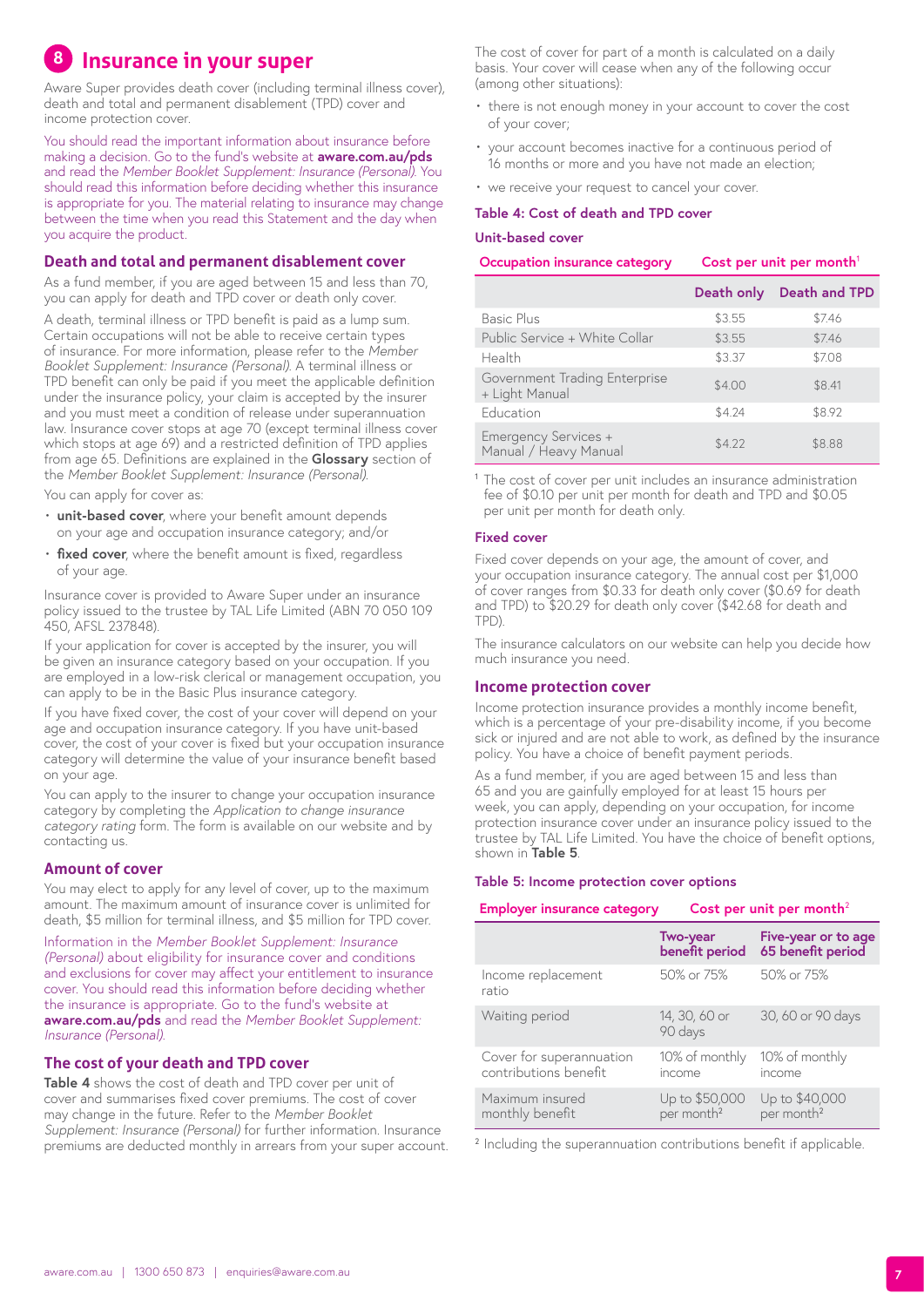### **The cost of your income protection cover**

A premium is deducted from your super account monthly, in arrears. The premium is calculated using your age, occupation insurance category, income replacement ratio (50% or 75% of your monthly income), and selected benefit options.

You should read the important information about the cost and amount of your cover before making a decision. Go to the fund's website at **[aware.com.au/pds](http://aware.com.au/pds)** and read the *Member Booklet Supplement: Insurance (Personal)*. The material relating to insurance may change between the time when you read this Statement and the day when you acquire the product.

#### **Other important information**

#### **How to apply**

To apply for cover, complete the *Application for insurance* form available on our website or by contacting us. You will need to provide information about your health, occupation, income and lifestyle and the insurer has the right to accept or reject your application or may apply conditions to your cover. When providing information for your application for insurance cover, you have a duty of disclosure to the insurer (see the *Member Booklet Supplement: Insurance (Personal))*.

#### **When does cover start?**

If your application is accepted, your cover starts on the date of the insurer's written acceptance. You will be eligible for interim accident cover while your application is being assessed.

**Warning**: If the insurer accepts your application, insurance premiums for death and/or TPD and/or income protection cover will be deducted monthly in arrears from your super account. Cover for part of a month is calculated on a daily basis. If there is not enough money in your account, or you notify us that you wish to cancel your cover, your insurance cover will stop.

#### **Reducing or cancelling your cover**

You can reduce or cancel your cover by completing the *Application to reduce or cancel insurance cover* form available on our website or by contacting us. If you reduce or cancel your cover and you change your mind, you will need to re-apply under the standard application process.

You should read the important information about cancelling or amending your cover before making a decision. Go to the fund's website at **[aware.com.au/pds](http://aware.com.au/pds)** and read the *Member Booklet Supplement: Insurance (Personal)*. The material relating to insurance may change between the time when you read this Statement and the day when you acquire the product.

#### **Transferring cover to Aware Super**

If, after joining the fund, and you are eligible to obtain insurance cover through Aware Super, you may apply to have death, TPD or income protection cover that you may have in another life policy transferred to Aware Super. To apply to transfer cover, complete the *Application to transfer insurance* form available on our website or by contacting us. Conditions apply and the insurer has the right to accept or reject your application.

#### **Exclusions and limitations**

There are conditions and events that affect your cover. See the *Member Booklet Supplement: Insurance (Personal)* on our website for details.

You should read the additional important information about insurance before making a decision. Go to the fund's website at **[aware.com.au/pds](http://aware.com.au/pds)** and read the *Member Booklet Supplement: Insurance (Personal)*. The material relating to insurance may change between the time when you read this Statement and the day when you acquire the product.

# **9 How to open an account**

To apply to become a member of Aware Super, simply complete and return the *Personal member application* form (included in this *Member Booklet*) or apply online at **[aware.com.au/join](http://aware.com.au/join)**. If you decide to join us, and if we receive advice from one of our participating employers that you work for them, your membership category will change from Personal to Employer sponsored.

If you have an employer who would like to contribute for you, complete a *Superannuation (super) standard choice* form and give it to your payroll manager.

If you'd like to make super contributions by payroll deduction, complete the *Contributions by payroll deduction* form available on our website and give it to your payroll manager.

If you are a new member, you do have a number of choices open to you, especially around your insurance and investment options. Of course, you don't have to make any of these choices but if you don't, the MySuper Lifecycle approach will apply. What you definitely should do is make sure you're fully informed by reading all the information in this *Member Bookle*t and the *Member Booklet Supplements*.

If you're not sure which options are best for you, we strongly recommend that you seek financial advice. Our members have access to simple advice about their Aware Super account at no charge, and comprehensive advice on a fee-for-service arrangement, through our financial planning business.

#### **Cooling-off rights**

If you apply to become a Aware Super member, you have a 14 day cooling-off period. If you change your mind, you can cancel your membership by informing us in writing within 14 days of the earlier of:

- the date you receive your welcome letter/email; or
- five working days after your account is opened.

If you have exercised any other rights or powers (such as claiming a benefit) as a member within the cooling-off period, you cannot cancel your Aware Super membership.

#### **Making a complaint**

We can usually answer any questions you have about your account over the phone. If you're not satisfied with the response or need more help, please contact our Complaints Team:

| Email:         | complaints officer@aware.com.au                          |
|----------------|----------------------------------------------------------|
| Phone:         | 1300 650 873<br>Monday to Friday 8.30am to 6.00pm (AEST) |
| International: | $+61$ 3 9131 6373                                        |
| Online:        | aware.com.au/contact                                     |
|                |                                                          |

Once we receive your complaint, we will investigate and try to resolve your concerns as soon as possible, generally within 30 days.

You should read the important information about the coolingoff provisions and making a complaint before making a decision. Go to the fund's website at **[aware.com.au/pds](http://aware.com.au/pds)** and read the sections, 'Cooling-off period' and 'If you have a complaint' in the *Member Booklet Supplement: About Aware Super (Personal)*. The material relating to cooling-off and making a complaint may change between the time when you read this Statement and the day when you acquire the product.

# **We're here to help**

| Phone 1300 650 873                    |
|---------------------------------------|
| Email enquiries@aware.com.au          |
| Web aware.com.au                      |
| Post PO Box 1229, Wollongong NSW 2500 |
|                                       |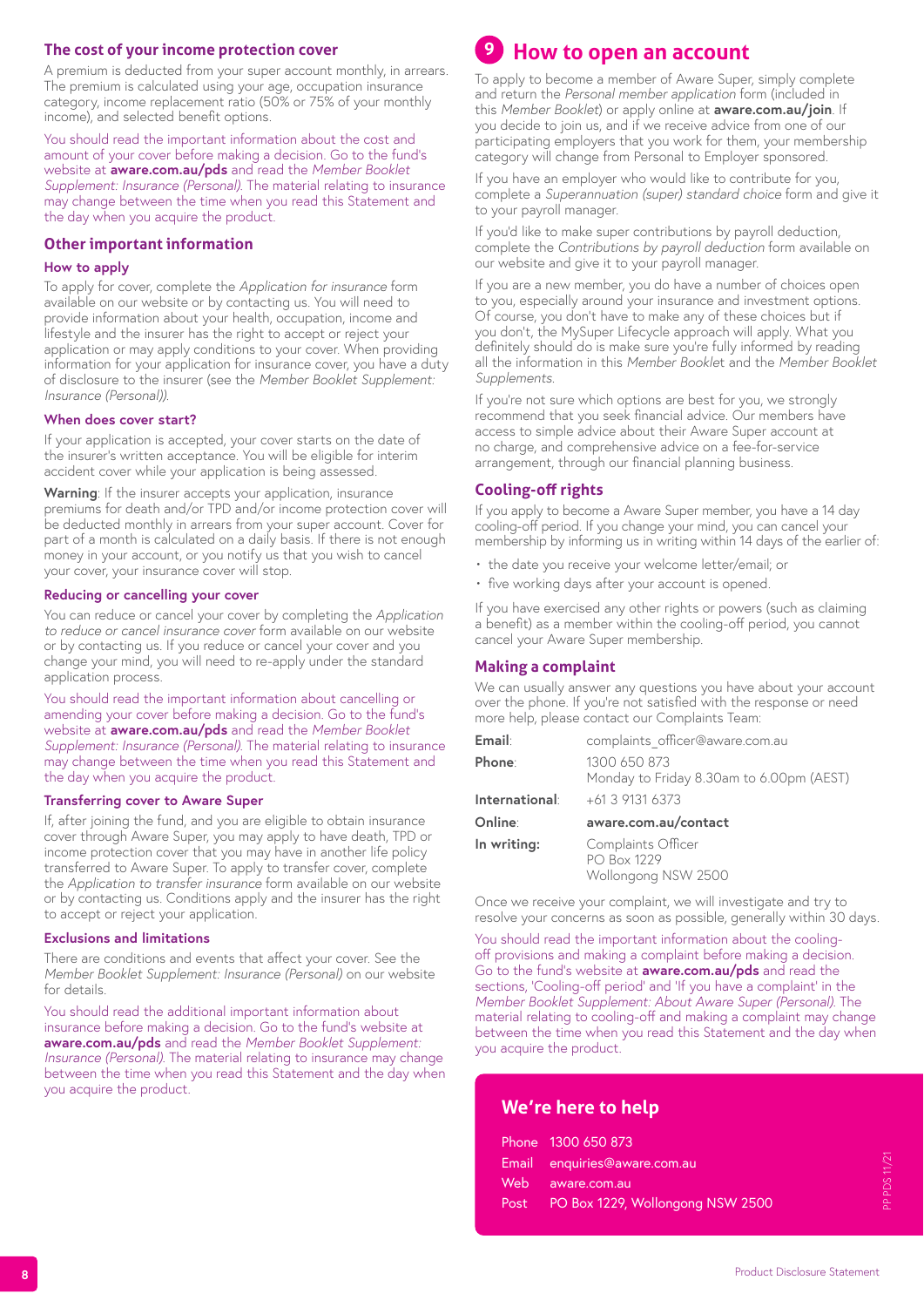# **Personal member application**

**1. Your personal details**

Title Last name\*



Use this form if you want to join Aware Super as a personal member.

Please use a dark pen and CAPITAL letters, or type directly into this form online, print and sign it and send it to us. Use  $(X)$ to mark boxes.

You can also join online. Go to aware.com.au/ join and follow the instructions.

The Notes at the back will help you complete this form. If you have any questions, please call us on 1300 650 873.

^ IMPORTANT! It isn't compulsory to provide your TFN but if you don't, you may not be able to make some types of contributions and may pay additional tax. See Notes Section 1.

|  | Some correspondence    |
|--|------------------------|
|  | cannot be sent         |
|  | electronically, so you |
|  | may still receive some |
|  | communications         |
|  | from Aware Super in    |
|  | the post.              |
|  |                        |

\*\* IMPORTANT! By holding multiple accounts, there will be fees applicable for all accounts. See Notes Section.





\* Indicates that providing this information is mandatory. Not doing so may delay the processing of your request.

#### **Communication preferences**

By providing my email address and/or phone number, I'm consenting to receive communications from Aware Super via email, my online account, mobile app, as appropriate and in accordance with Aware Super's Privacy Policy. I understand I can change my communication preferences at anytime by calling Aware Super on 1300 650 873 or by logging into my online account.

 $\Box$  I would like to opt-out of receiving electronic communication and instead would like to receive communications and information about my Aware Super account via post.

Are you opening a secondary Personal Account?\*\*

 $\Box$  Yes  $\Box$  No If yes, please provide your current member number:

# **2. Investment choice**

If you don't make a choice, you will automatically be invested in the MySuper Lifecycle approach.

#### **MYSUPER LIFECYCLE APPROACH**

If you choose the MySuper Lifecycle approach and you are under 56 your balance will be invested in our High Growth option. From age 56 to 65 we automatically adjust your investments between High Growth, Growth and Balanced Growth. You'll be invested 100% in our Balanced Growth option when you reach 65.

#### **CHOICE INVESTMENT OPTION**

Choose from the options below. Your choices must add up to 100%.

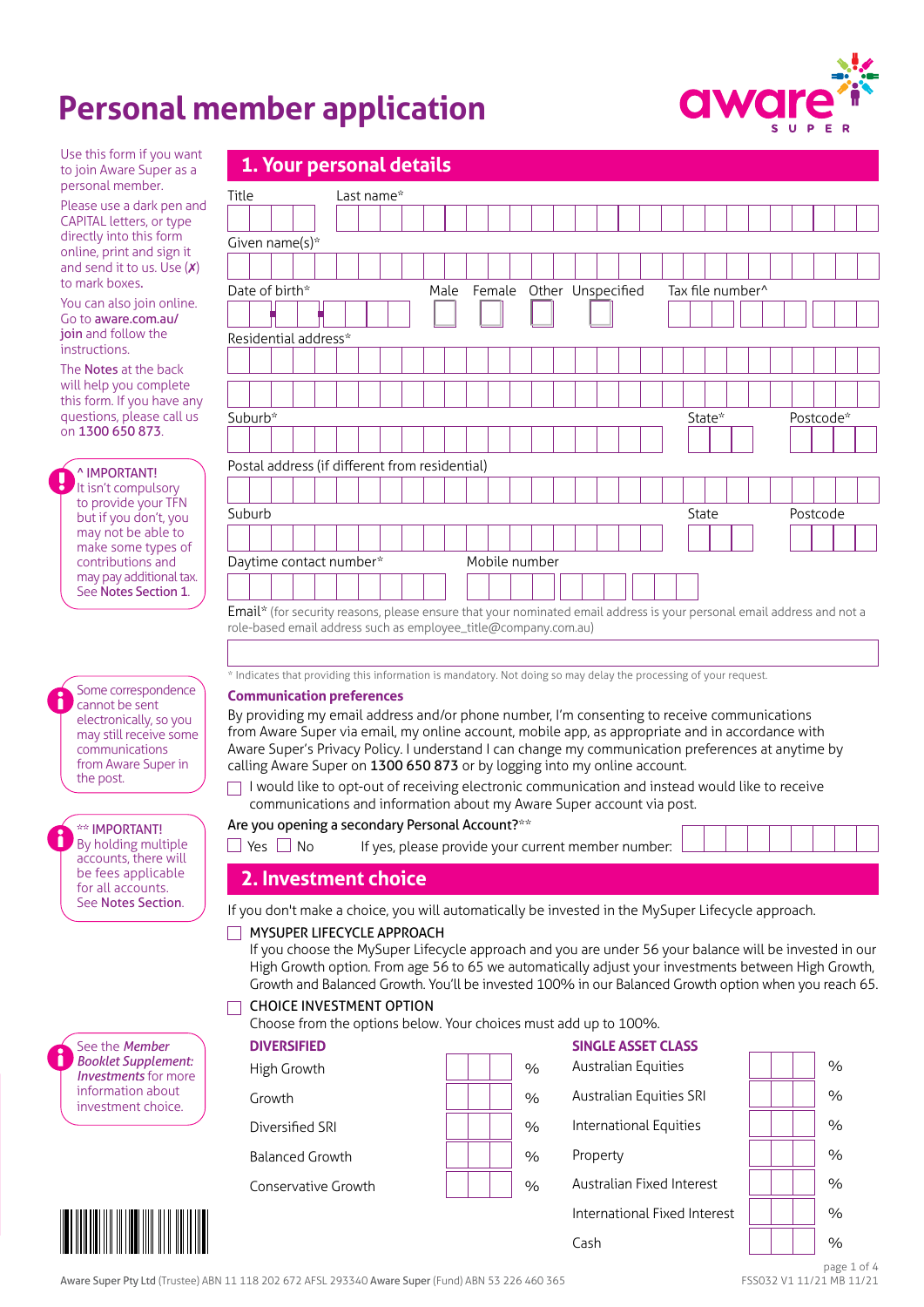#### IMPORTANT!

If you are making a personal deductible contribution, downsizer, CGT exempt or personal injury payment contribution, there are additional tax forms you need to complete and return with your contribution. You may also need to meet certain eligibility rules. See Notes Section 3 for more information.

Call us on 1300 650 873 for more information before making these contributions or if you have any questions.

### 3. What type of initial contribution will be made?

Use  $(X)$  to mark boxes.

 $\Box$  Personal contribution by direct debit  $\Box$  Personal contribution by payroll deduction ® Registered to BPAY Pty Ltd ABN 69 079 137 518

| Personal contribution via BPAY® | $\Box$ Employe  |
|---------------------------------|-----------------|
| Personal contribution by EFT    | $\Box$ Salary s |

- er contribution
- acrifice contribution by payroll deduction
- $\Box$  Transfer money from another super fund
- $\Box$  Spouse after-tax contribution
- $\Box$  Spouse split contribution

**NOTE:** If you are receiving a contribution from your spouse, please provide your spouse's name:

| Title                   | Given name(s) |  |  |  |  |  |  |  |  |  |  |  |  |  |  |  |  |  |  |
|-------------------------|---------------|--|--|--|--|--|--|--|--|--|--|--|--|--|--|--|--|--|--|
|                         |               |  |  |  |  |  |  |  |  |  |  |  |  |  |  |  |  |  |  |
| Last name               |               |  |  |  |  |  |  |  |  |  |  |  |  |  |  |  |  |  |  |
|                         |               |  |  |  |  |  |  |  |  |  |  |  |  |  |  |  |  |  |  |
| <b><i>SEPTEMBER</i></b> |               |  |  |  |  |  |  |  |  |  |  |  |  |  |  |  |  |  |  |

### **4. Privacy**

The personal information provided on this form is collected by and held for Aware Super by the fund administrator, Mercer Administration, in accordance with the Australian Privacy Principles of the *Privacy Act 1988* (Cth), for the purpose of administering accounts and providing services associated with fund membership. For further information about how personal information is handled, please call us on 1300 650 873 or visit [aware.com.au/privacy](https://aware.com.au/privacy) to view the privacy policy (a hard copy of the policy may also be provided on request). The policy contains information about access to and correction of personal information, how a complaint can be made about a privacy breach and other important information about how personal information is collected, used and disclosed.

| <b>5. Declaration</b> |  |  |
|-----------------------|--|--|
|                       |  |  |
|                       |  |  |

- I am applying to be a member of Aware Super and I agree to be bound by the Trust Deed and Rules of Aware Super.
- I have read and understand the Aware Super *Member Booklet* that contained this application form and all relevant *Member Booklet Supplements.* I confirm that I have received these documents. and accept the offer to join, in Australia.
- I have read and considered the relevant target market determination (TMD) available at [aware.com.au/TMD](https://aware.com.au/TMD).
- I understand that the trustee recommends that I seek advice from a financial adviser before making any decision about my super.
- I confirm that I have met the work test requirements for the financial year if I am age 67 or over or that

only compulsory employer and/or downsizer contributions will be made to the account.

- Where I have provided my email address I agree that the trustee can contact me by email.
- I accept responsibility for my choice of investment option(s) and acknowledge that the trustee is not liable for any loss from a choice I have made.
- I understand that if I do not choose an investment option, my account balance will automatically be invested in the MySuper Lifecycle approach, as set out in the current *Member Booklet*.
- I have read and understand the Aware Super privacy policy.
- All information supplied by me in this application is accurate and complete and I will notify the trustee immediately if any of this information changes.

| Please sign and<br>date form here. | Signature                                                                                                                               | Date signed (DD-MM-YYYY) |
|------------------------------------|-----------------------------------------------------------------------------------------------------------------------------------------|--------------------------|
| Send the form to                   | 6. Where to send your completed form                                                                                                    |                          |
| this address.                      | Return the completed form to Aware Super PO Box 1229 WOLLONGONG NSW 2500. If you have any<br>questions, please call us on 1300 650 873. |                          |
| For internal use only              | Internal use only for Aware Super advisers                                                                                              |                          |
|                                    | Adviser name                                                                                                                            |                          |
|                                    | Regional office                                                                                                                         |                          |
|                                    | Regional office email address                                                                                                           |                          |
|                                    | Phone number                                                                                                                            |                          |

**Print form** Save form **Clear form** 

page 2 of 4 FSS032 V1 11/21 MB 11/21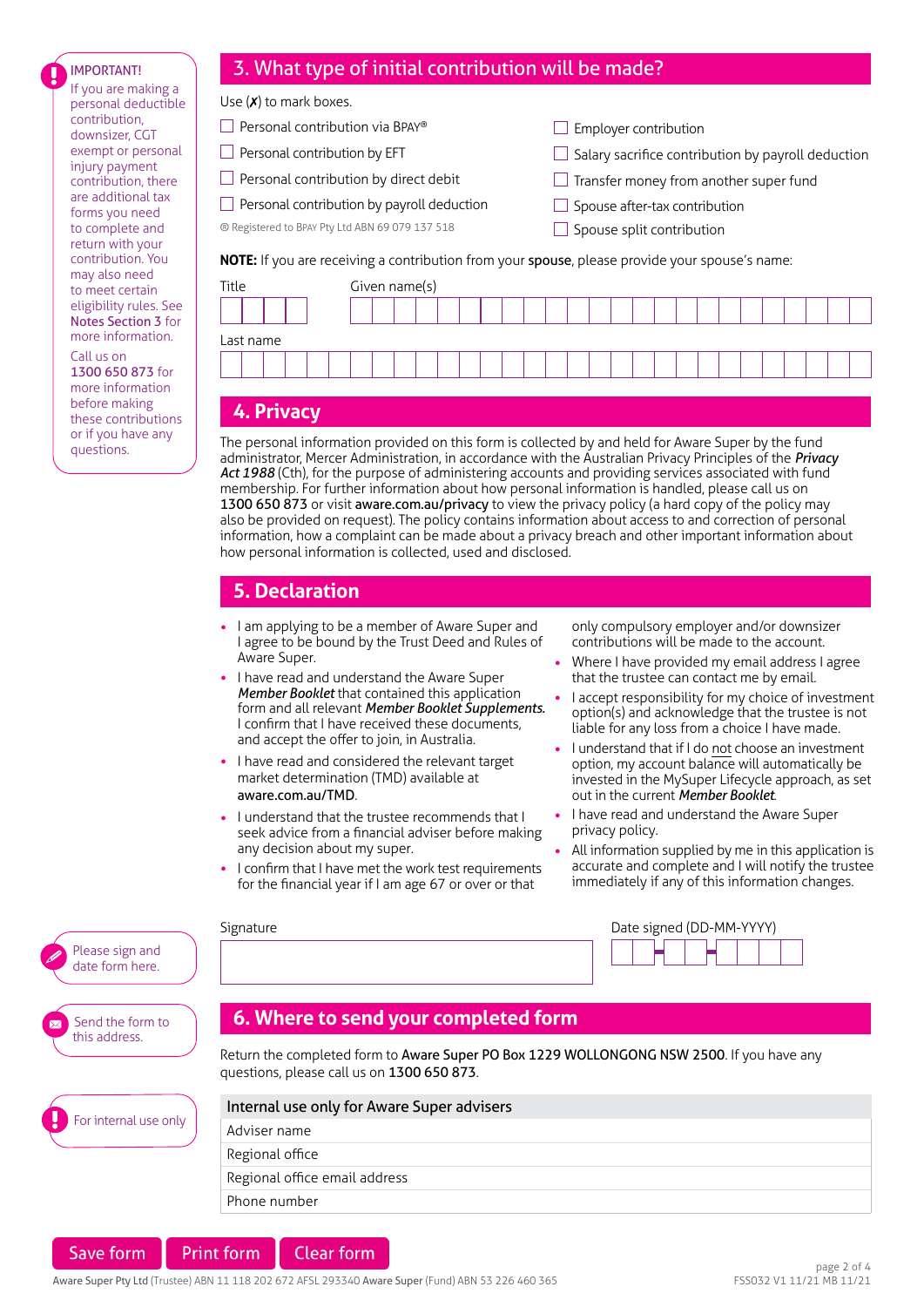# **Notes**



Before you make a decision about joining as a personal member, you should read the current *Member Booklet (Product Disclosure Statement)*. The *Member Booklet* is available on our website, or call us and we will send you a copy.

You can also join online. Go to [aware.com.au/join](https://aware.com.au/join) and follow the instructions.

All of the forms are located on our website at [aware.com.au/forms](https://aware.com.au/forms). You can type data directly into these forms, print and sign them, and send them to us. If you prefer to write on the forms, please use a dark pen and print clearly.

# **1. Your personal details**

#### **Tax file number**

Under the *Superannuation Industry (Supervision)* Act 1993, the trustee is authorised to collect, use and disclose your TFN. The trustee may disclose your TFN to another superannuation provider when your benefits are being transferred, unless you write to your super fund and ask the trustee not to disclose your TFN to any other trustee. It is not compulsory to provide your TFN but if you don't, you may pay additional tax on your contributions and benefit payments, and some contributions may not be accepted.

#### **Secondary Accounts**

If you have elected to open a secondary account as part of an advice strategy or for tax purposes, you acknowledge that there will be:

- Fees applicable to all accounts held as presented in the Product Disclosure Statement.
- No insurance held on the secondary account

### **2. Investment choice**

You can switch between the MySuper Lifecycle approach and the Choice investment options, and between the individual options within the Choice investment options at any time. There is no fee for account balance switches, or changes to the options into which your future contributions are invested. See the *Member Booklet Supplement: Investments* for more information about investment choice.

### **3. What type of initial contribution will be made?**

Depending on the type of contribution being made there may be other forms or additional information you need to send us. To be eligible to make a personal contribution, we must hold your tax file number (TFN) and you must be either less than 67 years of age, or 67 or over but not yet 75 and have worked at least 40 hours in a period of not more than 30 consecutive days during each financial year these contributions are made. However, you can make a downsizer contribution if you are 65 years or older and investing the proceeds from the sale of your house, even if you have not met the work test or you are 75 years of age or more. Other eligibility rules apply. See our the *Member Booklet Supplement: How super works* available on our website and from customer service for more information.

To be eligible to receive a contribution from your spouse, we must hold your TFN, you must not be employed by your spouse, and you must be either less than 67 years of age or 67 or over but not yet 75 and have worked at least 40 hours in a period of not more than 30 consecutive days during each financial year these contributions are made.

Your employer can make compulsory contributions for you, but if you want salary sacrifice contributions made to your account, you must be either less than 67 years of age or 67 or over but not yet 75 and have worked at least 40 hours in a period of not more than 30 consecutive days during each financial year these contributions are made. If we don't hold your TFN, additional tax may be payable on these contributions.

Your employer must agree if you wish to make a personal or salary sacrifice contribution by payroll deduction.

The forms to complete and return are shown in the table on the next page.